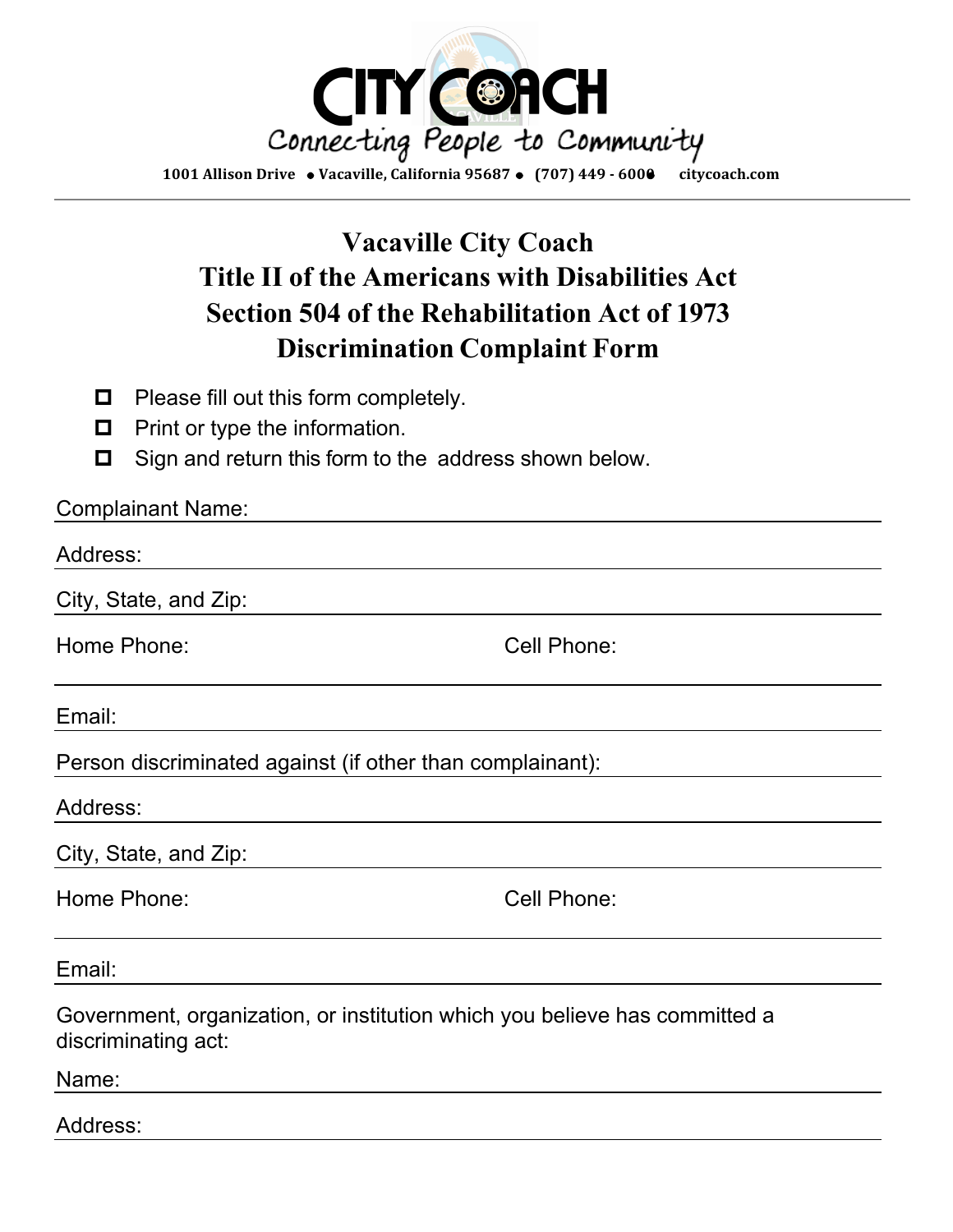| City, State, and Zip:                                                                                                                                                          |             |
|--------------------------------------------------------------------------------------------------------------------------------------------------------------------------------|-------------|
| Home Phone:                                                                                                                                                                    | Cell Phone: |
| Email:                                                                                                                                                                         |             |
| When did the discrimination occur?                                                                                                                                             |             |
| Date:                                                                                                                                                                          | Time:       |
| Where did the discrimination occur?<br>Location:                                                                                                                               |             |
| Describe the acts of discrimination providing names (where possible) of individuals<br>along with details of the incident including the bus and route numbers (if applicable): |             |
|                                                                                                                                                                                |             |
|                                                                                                                                                                                |             |
|                                                                                                                                                                                |             |
|                                                                                                                                                                                |             |
|                                                                                                                                                                                |             |
|                                                                                                                                                                                |             |
|                                                                                                                                                                                |             |
| Has the complaint been filed with the Department of Justice or any other Federal,<br>State, or local civil rights agency or court?                                             |             |
| Yes:                                                                                                                                                                           | No:         |
| If yes, please provide the following information:                                                                                                                              |             |
| <b>Agency or Court:</b>                                                                                                                                                        |             |
| <b>Contact Person:</b>                                                                                                                                                         |             |
| Address:                                                                                                                                                                       |             |